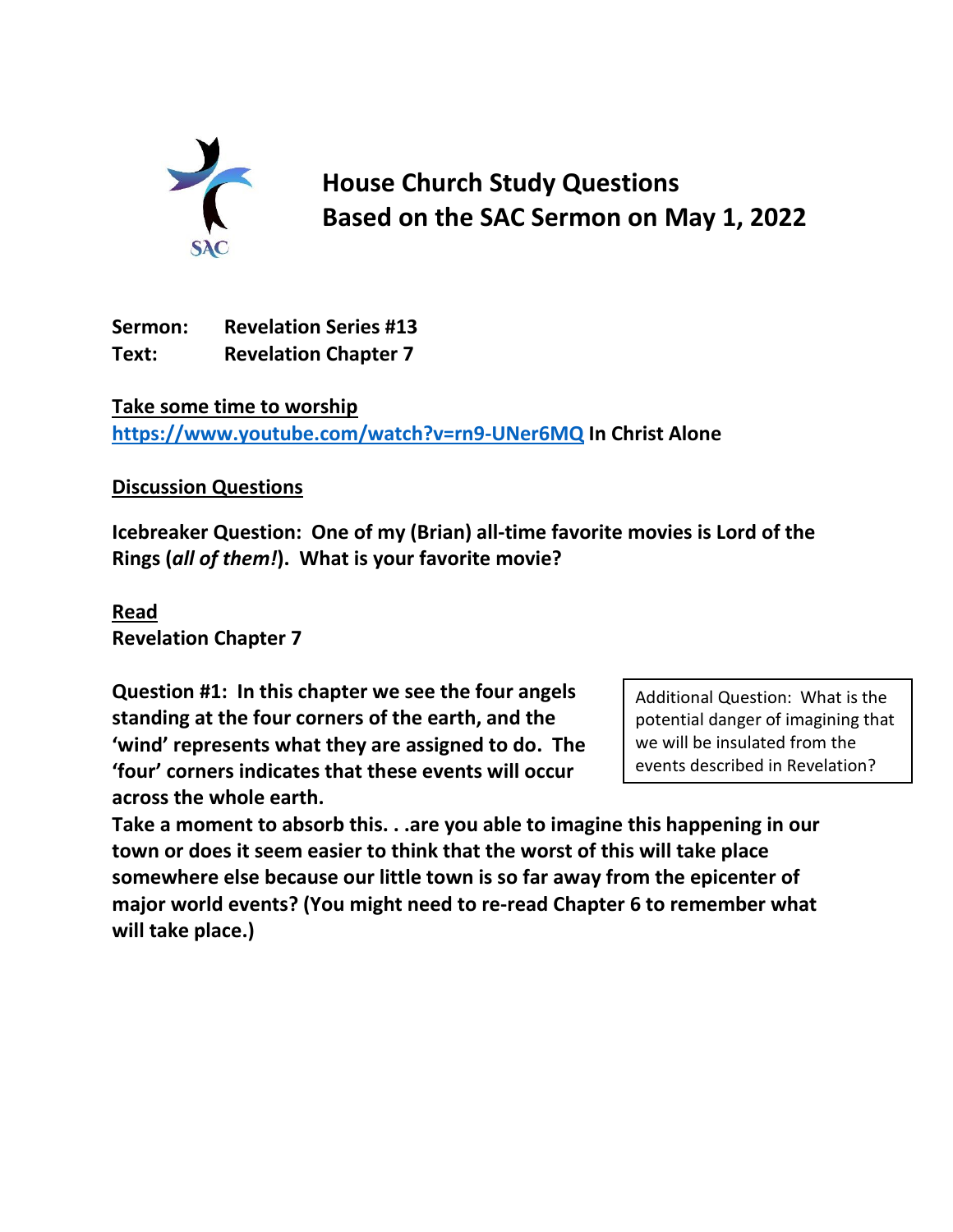**Question #2: Verse 3 says that there will be people who are faithful to God that will receive a 'seal' on their foreheads. In ancient times, slaves would often have marks carved into their foreheads to indicate who owned them. In this passage we read that those who belong to God will be sealed with marks on their foreheads as well. What kind of marks do you think this is and why do you think God would mark His children?**

**Question #3: Verses 4-8 talk about 144,000 people who are given the seal of God. It says in verse 4 that**  *every* **tribe of the sons of Israel will be included. But there are two interesting things about this list: 1. The tribe of Dan is missing (so not** *every* **tribe is included) and 2. Judah is listed first instead of Reuben who is the firstborn. Geneologies in the Bible list the firstborn first, and Judah was born fourth.**

**There are some questions as to why Dan was omitted but it's likely that Judah is listed first because Jesus came from this tribe. There are many questions that may arise as you consider this, but read Galatians 3:26- 28 to get a sense of what Jesus accomplished. Who makes up the new 'Israel'? Read Galatians 3:7 to get a bit more info on this.**

**Question #4: Verse 14 speaks of the 'great tribulation'. Many people see this as a period of time that is yet to come, but others believe that this tribulation began as soon as Jesus rose from the dead, and it is getting progressively more intense over time. Either way, verse 9 and verse 14 talk of those who are wearing white robes. What do these robes represent?** Additional Question: Read 1 Corinthians 6:19-20. This speaks of 'ownership' and being bought at a price. How does the idea of being 'owned' sit with you? What price was paid for this ownership? What do you think motivated Jesus to orchestrate this kind of ownership?

Additional Question: Numbers are very symbolic in Revelation. 12 symbolizes completeness as in all those who are different are now included, and 10 represents completeness as in the fullness of total numbers.  $12x12x10x10x10 =$ 144,000 which may be a way of John saying that completeness x completeness x fullness x fullness x fullness = a multitude beyond counting that includes a wide variety. If you read verse 4 it says John *heard* the number 144,000 and then in verse 9 it says John *saw* a multitude beyond counting that included people from every nation. What do you think of this?

Additional Question: Verse 15 says that God will 'spread His tabernacle over them.' NASB or 'tent' in NIV. This means that He will share fellowship with them. What do you think this would be like to share fellowship with a perfect and loving God?